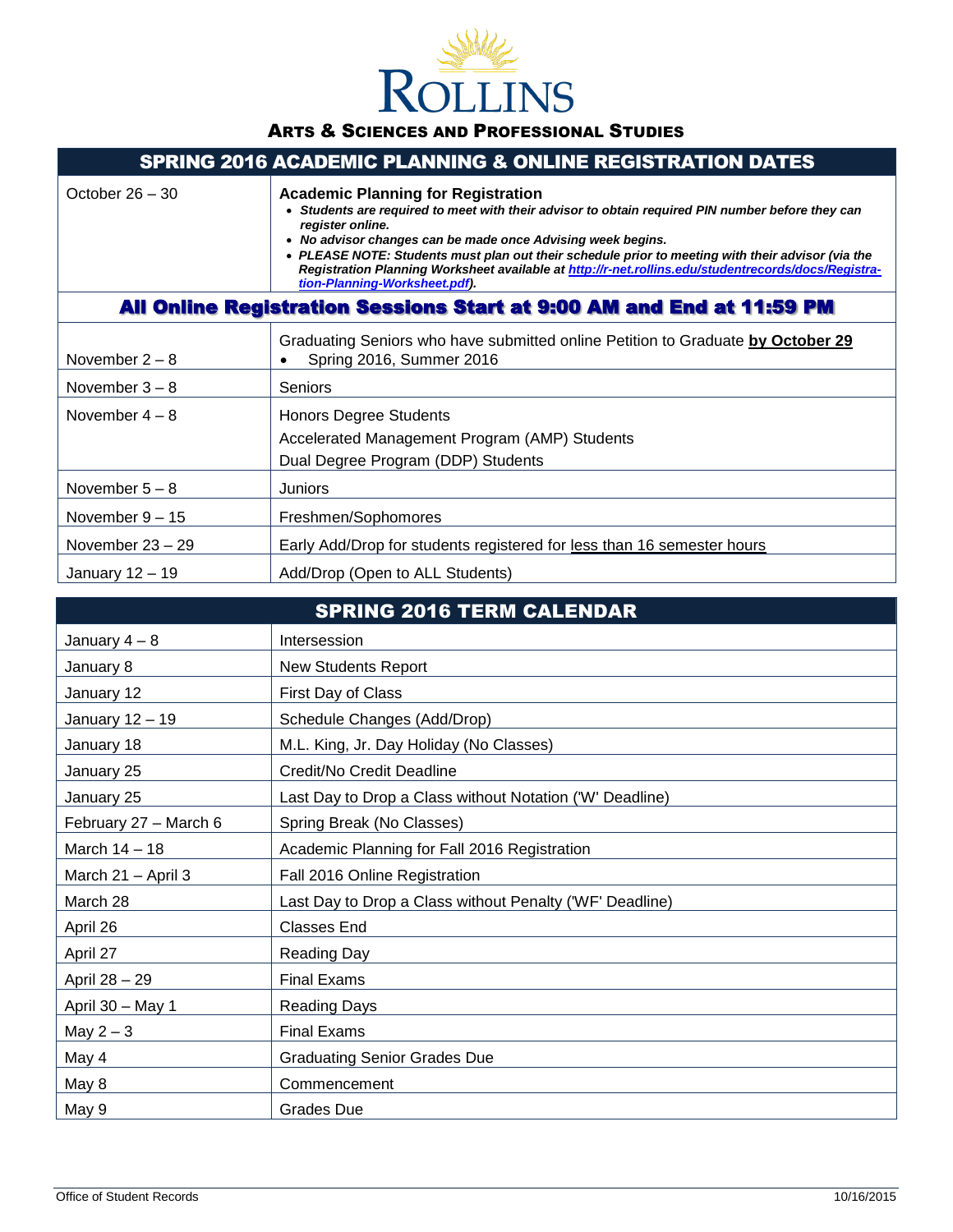

# ONLINE REGISTRATION INSTRUCTIONS

- 1. **Logon to FoxLink, and select the AS/CPS Student Tab**.
- 2. **Select "Add or Drop Classes"** link found inside the stu-



3. **Select a Registration Term "Spring 2016 – A&S/CPS/Holt"** and click Submit.

| Select a Term: Spring 2012 - A&S |
|----------------------------------|
|                                  |

4. **Enter your PIN number** and click Submit.

|                       | Please enter your Alternate PIN to access registration. |
|-----------------------|---------------------------------------------------------|
| <b>Alternate PIN:</b> |                                                         |
| Submit                |                                                         |

5. The **"Add or Drop Classes" page is now displayed.**  To add classes to your schedule, **enter the 5-digit course numbers [\(CRN; available on posted class](http://r-net.rollins.edu/studentrecords/docs/course_list_fall_2011_spring_2012.pdf)  [schedule\)](http://r-net.rollins.edu/studentrecords/docs/course_list_fall_2011_spring_2012.pdf) of your selections and click "Submit Changes."** 



6. Your class schedule should now be displayed. If there were errors with one or more of the courses you tried to add (i.e., pre-requisites not met, holds on your student account, restrictions, etc.), those errors will also be displayed on this page. For questions regarding errors, please contact the Office of Students Records at [registra](mailto:registration@rollins.edu)[tion@rollins.edu](mailto:registration@rollins.edu) or 407-646-2144. **If a course was closed, i.e., no seats remained, that message will**  also appear next to the  $\bullet$  error symbol. You will **need to follow Step 4 to add a different CRN.**

| $\vee$ 60074 ENG 245                                        |
|-------------------------------------------------------------|
|                                                             |
|                                                             |
|                                                             |
|                                                             |
|                                                             |
|                                                             |
|                                                             |
| Time conflict with CRN 60074 60076 COM 305 1M Undergraduate |
|                                                             |
|                                                             |
|                                                             |
|                                                             |

7. If you make a mistake, change your mind, or need to drop courses from your schedule, go to the "Action" pulldown menu and select "Delete (Entry Error)" from the drop down list and click the "Submit Changes" button. The course will be removed from your record and you may start over with a new CRN or exit.

| Current Schedule          |       |                      |                |           |  |
|---------------------------|-------|----------------------|----------------|-----------|--|
| Status                    |       | Action               | CRN            | Subj Crse |  |
| Registered on 02/16/2010  |       | None<br>None         | 60009 ENV 353F |           |  |
| Total Credit Hours: 2.000 |       | Delete (Entry Error) |                |           |  |
| Billing Hours:            | 2.000 |                      |                |           |  |
| Maximum Hours:            | 8.000 |                      |                |           |  |
| Date:                     |       | 02/16/2010 10:39:14  |                |           |  |

- 8. *When you are satisfied with your course selections, simply exit out of FoxLink. Your registration is complete.*
- 9. **Please remember:**
	- **To check your schedule via FOXLINK before the end of online add/drop to ensure your registration is accurate.**
	- **If your schedule is not accurate, you are responsible to make all corrections before the end of the online registration or add/drop session.**